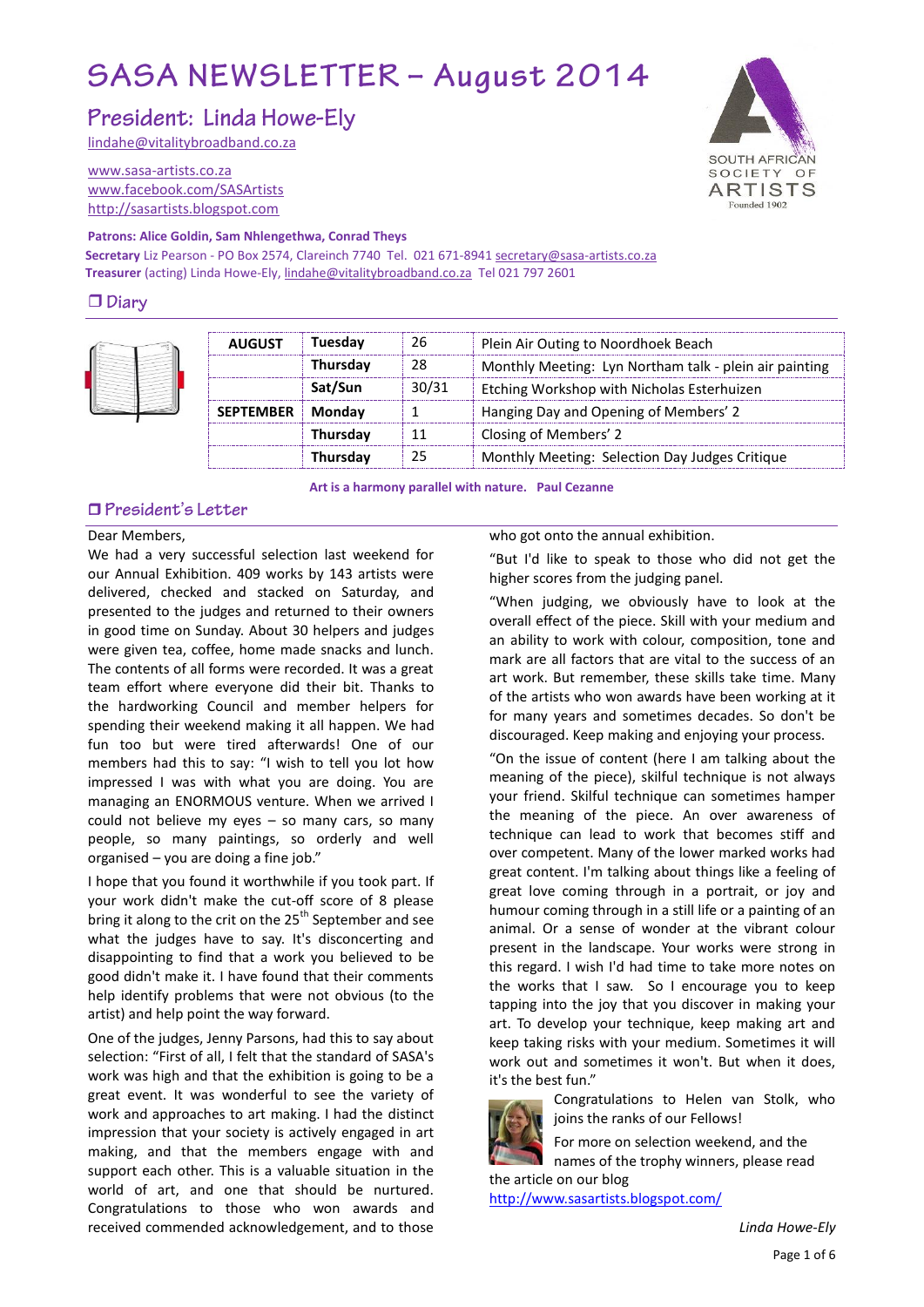# $\Box$  Member News and Happenings

The noticeboard is put up at every monthly meeting and the latest news from the art world put up for your information. You are invited to bring along your own bits of information to post on the board. Members are also welcome to put up notices advertising their art related products or classes. If you want to know more, contact Solly Gutman on 021 434 8355 or send an email to [brights@telkomsa.net](mailto:brights@telkomsa.net) or if you have any news you would like to share, email [secretary@sasa-artists.co.za.](mailto:secretary@sasa-artists.co.za)

In time for Selection Weekend, we have had a total of 12 new members join. A welcome to:

| ☆ |  | Louise Troskie |
|---|--|----------------|
|---|--|----------------|

- $\mathbf{\hat{x}}$  Philip Duffy
- Caryl Laurenson
- ☆ Yvette Molenaar
- Gail Dell of Perth, Australia
- $\mathbf{\hat{x}}$  Margie Wagner
- $\mathbf{\hat{x}}$  Lesley Milne
- ☆ Colin Eksteen
	- Jenny Benwell of Knysna
- $\mathbf{\hat{x}}$  Sonja van Zyl
- $\mathbf{\hat{x}}$  Monique Koning
- ☆ Garth McOwen

Please remember, if you want your website to be published on our blog, please contact Libby Harrison at [art@libbyharrison.co.za.](mailto:art@libbyharrison.co.za) If you had your website on the blog, please re-send your details to Libby.

Before the Selection Weekend we had a number of requests for the relevant information and forms relating to the weekend to be sent. Everyone was sent the information at the beginning of July, according to the email addresses we hold on our data base. If your email address has changed, please let us know. Also please check your spam boxes as sometimes these emails can somehow find their way into the spam category.

#### *If you don't let us have any changes in your contact details, you will not receive information from us.*

Friends of the **Iziko South African National Gallery** event on Sunday, 7th September 2014: **Walkabout of 'Brave New World'... 20 Years of Democracy**. Time: 11:00 Venue: Iziko SA National Gallery.

Cost: Members of SANG Friends R30; non-members R40; students R20. For further information please contact Lizzie O'Hanlon, Tel. 021 481 3951 (Tuesday to Thursday 10:00-14:00) or email [sangfriends@iziko.org.za.](mailto:sangfriends@iziko.org.za)

## □ SASA Programme - What's on

#### **Monthly Meetings**

SASA Monthly Meetings are held at the Athenaeum, Boundary Terraces, off Campground Road, Newlands, on the last Thursday of every month at 19h00. Entry is R10 for members and R20 for guests, including refreshments. The library will be open from 17h45 to 18h45 – your membership card is your access to the library.

**Thursday 31 July: The Landscape, Life and Still Life Competition** was well attended and the artwork on display was fantastic. When considering that the work was done from life with no studio work or photographic references, SASA has an awesome pool of talent.

The winners in each category were:

| Landscape:  | Winner: Laura Wenman  | Second: Grazyna J |
|-------------|-----------------------|-------------------|
| Life:       | Winner: Penny Steynor | Second: Lesley Ch |
| Still Life: | Winner: Laura Wenman  | Second: Karen Bur |

lanik Third: Beth Lowe larnock Third: Grazyna Janik rns Third: Penny Steynor



Simply Red by Laura Wenman

To crown a great evening, Lesley Charnock and Inge Semple gave everyone a critique of their work, always insightful and interesting. Thank you to everyone who took part and a special thanks to Village Brush and Canvas in the Belvedere shopping centre, who sponsored the prizes for the evening.

#### **Thursday 28 August: On Outdoor (Plein Air) Painting with Lyn Northam**.

SASA Fellow Lyn is a well-known, highly sought after artist and teacher who has agreed to give us a talk on plein air painting – how to go about it, what to look for and the pitfalls to avoid. You will glean valuable hints and tips from Lyn, ready for the roundabout of summer activity, either taking advantage of SASA



arranged plein air outings, or just getting out there on your own. Lyn has this to say about outdoor painting .. "Plein air painting is my ultimate joy - painting from real life, feet in the sand at the beach or on a mountain, wind in the hair, fog in the air and seagulls calling! Capturing that fleeting moment in time, chasing the light like the Impressionists - a real challenge."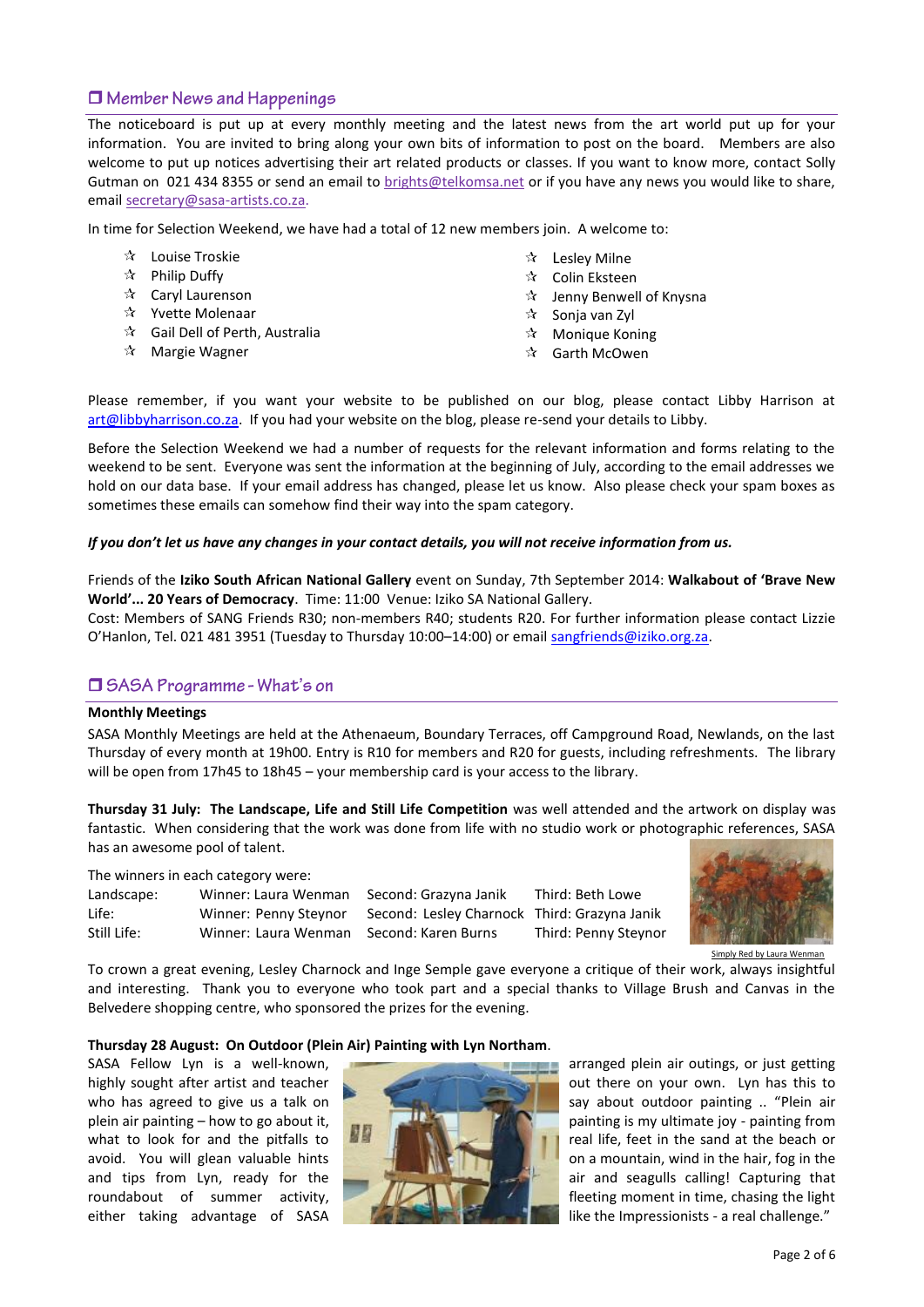**Thursday 25 September: Critique Evening with the Selection Weekend Judges:** All those questions asked after Selection Weekend can be answered by our judges. Make a note of the date and bring your work along for critique.

## $\Box$  Exhibitions

#### **Members' 2 Exhibition: 1 – 11 September:**

If your work wasn't selected at Selection Weekend, you can still take advantage of Members' 2 which starts in a few weeks' time. With selection weekend over, preparations are in full swing and the necessary forms will be sent under separate cover. Hanging day will be on the morning of  $1<sup>st</sup>$  September. This is an opportunity to exhibit all the work that didn't quite make the cut over Selection Weekend. As with Members' 1, you will be allowed to display up to two artworks plus, with each work, you will also be allowed to put 2 works in the portfolio stand – maximum 4 portfolios. Ayesha Price, the Principal of the Children's Art Centre will be opening the exhibition.

#### **Annual Exhibition: 6 – 16 October:**

Congratulations to everyone who had work selected for the Annual Exhibition. The standard was exceptionally high and the judges scoring certainly reflected this. All the necessary paperwork will be sent to those who qualified,

closer to the time. In the meantime, please check that

all the data on your forms is correct as these will be used in the programme and on labels. If any work is sold prior to the exhibition, it will still have to be exhibited and the relevant commission will be payable.



During the month of August, the **Winchester Mansions** in Main Road, Sea Point will be hosting watercolourist, **Pam Quinlan**.

Pam walked away with the 'Best Watercolour' award at the Selection Weekend so a visit to see her work would be well worthwhile. Contact Jill Fearon at [jillfearon@gmail.com](mailto:jillfearon@gmail.com) for more information

**Pause** - **The annual wildlife exhibition** opened on Sunday,  $3^{rd}$  August 2014 at The Cape Gallery. Introduced by Megan Reid, Wildlife Unit Supervisor, SPCA, a portion of the proceeds will be donated to the SPCA.

The annual wildlife exhibition at The Cape Gallery has always been a testament to the beauty and harshness of the environment. The resulting artworks are often emotive and exhibit responses to the changing land and the behavioural qualities of its creatures.

Participating SASA artists include Boniface Chikwenhere, Sylvia de Villiers, Tony Grogan, Margot Hattingh, Mandy McKay, Nola Muller, Inge Semple, Marilyn Southey, Frederike Stokhuyzen, Ron Waldeck.

The exhibition will run from  $3<sup>rd</sup>$  to  $30<sup>th</sup>$  August.

## **U** Winter Workshops

**Our second workshop – Prelude to a Portrait,** was on Saturday 26<sup>th</sup> July at the Portuguese Club and from reports received, was an absolute hit! Thank you Penny for sharing your knowledge and expertise with us.

The **final workshop** for the year will be the long awaited **Etching Workshop with Nicholas Esterhuizen on the 30th/31st August**.

Nicholas is an experienced art teacher and one of his specialities is etching. So this is your chance to learn from one of the best. Contact Glenda at [gchambers@mweb.co.za](mailto:gchambers@mweb.co.za) to secure your place. Payment can be made directly to SASA, Nedbank branch 198765, account number 1088006981. Cost will be R500 and will run from 09h30 – 15h30.

The workshop will be held at the Frank Joubert Art Centre in Newlands which offers the best facilities for a workshop of this nature. Once we have received your payment you will be sent the list of materials to bring. If you have to cancel please let Glenda know at least a week beforehand, otherwise you will still be liable for payment.

#### $\Box$  Plein Air Outings

Summer is on its way, our winter workshops are coming to an end, so it's time to get out into the spring sunshine. Yvonne has arranged an outing to **Noordhoek Beach** on Tuesday,  $26<sup>th</sup>$  August. A great way to start the season.



Meet at 09h30 at the parking area at the northern end of the beach and we will paint within sight of each other. Please email Yvonne at [yvonnea@soft.co.za](mailto:yvonnea@soft.co.za) to let her know if you are coming.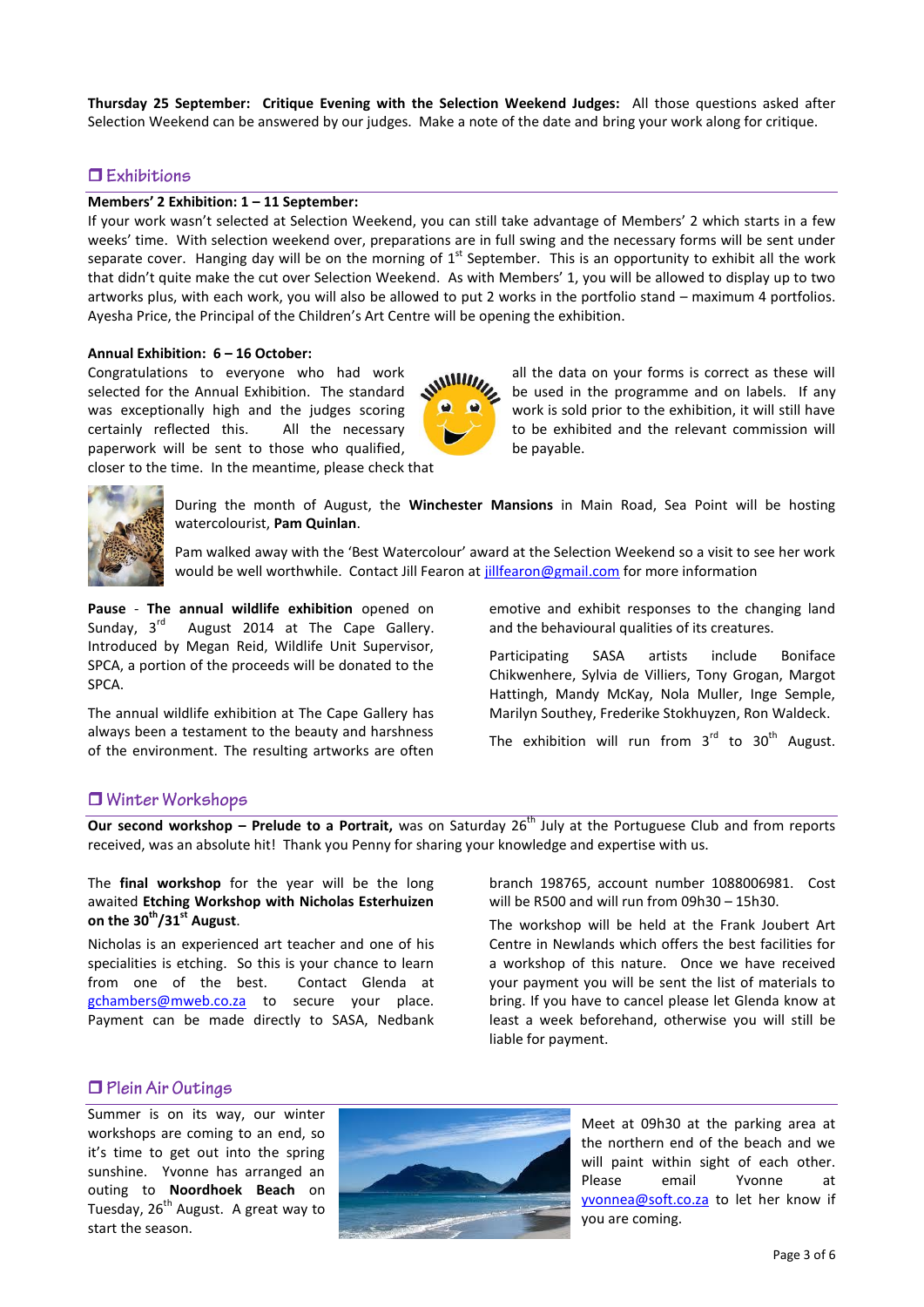The Fish Hoek Art Society will be having a paint out at Casa Labia in Muizenberg on the 19th August. Please contact Cindy on 082 925 2935 or Ann on 083 503 6972 for more information.

**Urban Sketchers Cape Town**: Remember you can consider contacting the Urban Sketchers group about joining in their outings. Go to their facebook page; <https://www.facebook.com/groups/urbansketchcapetown> to find out more. As urban sketchers, they sketch anything drawn on location, indoors or out, from direct observation.

# **Workshops, Classes and Information**

Your 2014 membership card will allow you to claim your 10% discount from the following art shops: **Deckle Edge – all branches. The Italian Artshop. Village Brush and Canvas. The Art Shop in Hermanus**. You will need to present your new 2014 membership card when claiming your discount, so please ensure that you collect your card at the monthly meeting. All the art shops have instructions to only give the 10% discount to paid up members.

On the 21<sup>st</sup> August, **Constantiaberg Art Society** will be holding their AGM and painting competition in the Auditorium at Mediclinic Constantiaberg. For more information, please contact Carol Hadfield on 021 674 1346.



2014 is the Centenary year of the Michaelis Collection. On Tuesday 23<sup>rd</sup> September they are presenting a lecture by Edward Saunders on Vermeer of Delft - the man… the life cut short… the masterpieces… the enigma… The lecture is hosted by the Friends of Michaelis. **Date :** Tuesday 23 September 2014. **Time :** 18h00 for 18h30. **Venue :** TH Barry Lecture Theatre, Iziko SA Museum. **Entrance :** R100 for members; R120 for non-members.

**Life drawing**: Remember the on-going sessions held every Friday morning 09h30 to 12h30 at Art Source (Corner lower Main and Norwich Roads, Observatory). No instruction, it's just to get some drawing done for pleasure/practice. Cost R70.00 for rental and model. Phone Peter at 082 777 7044 for more information.

**Lesley Charnock Workshops: August 2014 - Interesting Portrait**. Dates Wed the 20th of August 2014 or Thursday the 21st August 2014. This is the good opportunity for artists new to portraits painting. You are guided all the way and she will do demos of the drawing and painting. Please note she only works from a live model, no photographs. This will include:

- \* Demo of mixing the skin colour.
- \* Demo of step by step process of painting the portrait.
- \* Personal help when needed.
- \* Attention to brush strokes.

\* COST: R480 9.am to 3.30 pm \* Lesley Charnock Gallery - Montebello – Newlands. Email: [lescharnock@telkomsa.net](mailto:lescharnock@telkomsa.net)

**Jill Trappler** is offering teaching sessions August to end November 2014

1. Art Source Studio, 44 lower main Road, Obs. 0214471325. Monday morning 9.30 to 12 30. R130.00 per session. This is a life drawing/painting session.

2. Art Sauce In Town, 62 Roeland street; 0214610885, (Diagonally opposite fruit and veg city; in the Vida e building). Tuesday mornings 9 30 to 12 30 am. R150.00 per session. Contact Jill Trappler, Cell: 082 5588 115, e-mail: [jill@jilltrappler.co.za.](mailto:jill@jilltrappler.co.za)

The newly formed **International Watercolour Society of South Africa**, based in Johannesburg, is starting off with an exhibition from 21 – 27 October at the Bedford Centre in Bedfordview, Johannesburg. This will be a juried exhibition and artists from all over the country are invited to send in up to 3 works for consideration. If you would like to enter, the cut-off date is  $14<sup>th</sup>$  August for emailing copies of your watercolours. Please contact the organisers if you would like to take part – email [info.iwssa@gmail.com.](mailto:info.iwssa@gmail.com)

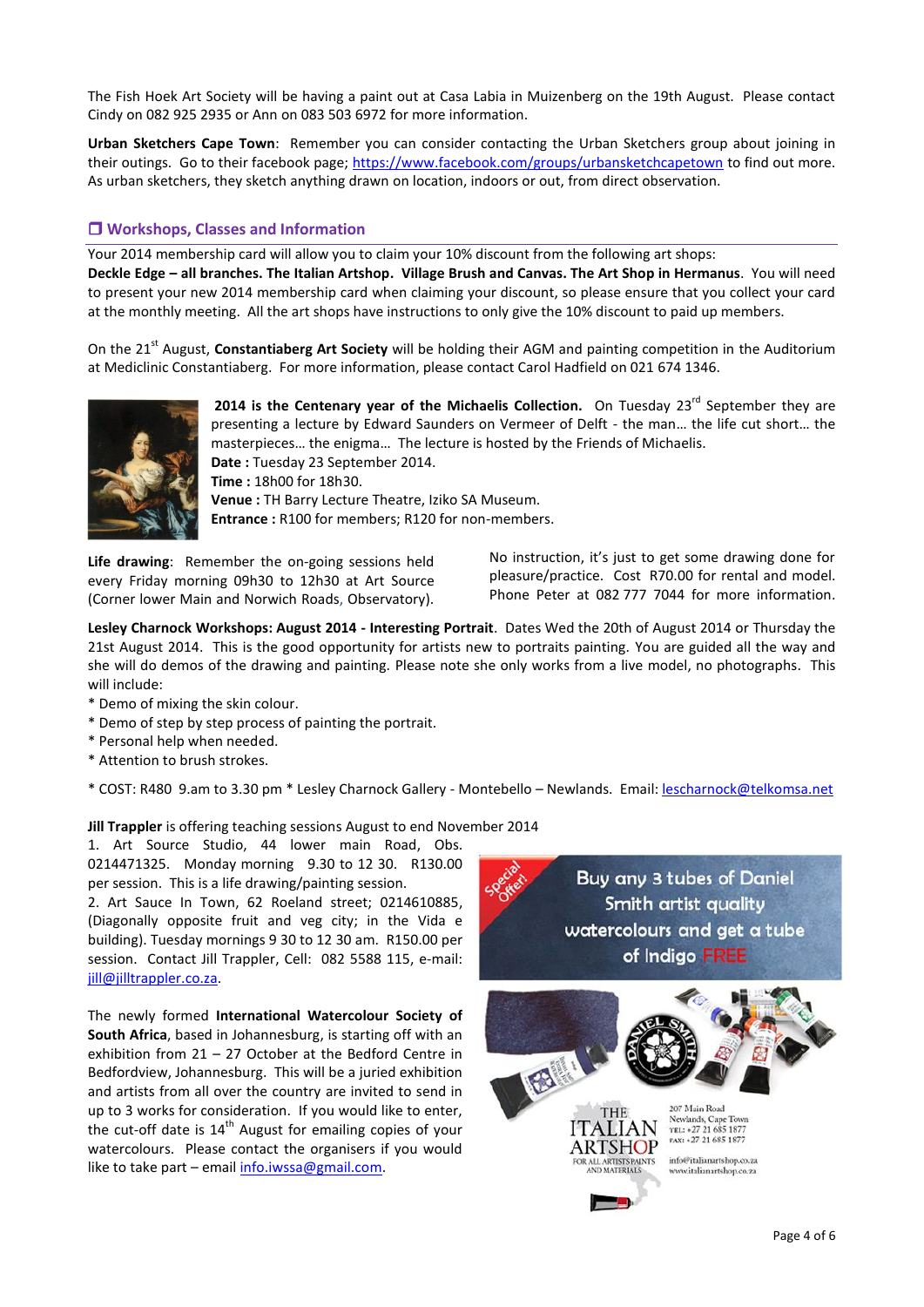# **O** Arty Facts



An all-important tool for painting, the artist's palette is frequently overlooked. Unless you paint directly from the tube onto the canvas, you

will need a palette. Traditionally, an artist's palette was a wooden board with a hole for the thumb, so that artists could hold it whilst painting. These days, palettes come in all shapes and sizes and are made from all kinds of materials. Each has their pros and cons, and every artist will have a different opinion about which one they prefer.

- a. Glass, plexiglass or real glass makes an ideal mixing surface provided a white board or sheet is placed underneath. The light background helps with colour mixing and tonal values. Clear or white plastic also fall into this category.
- b. Disposable palette paper is handy if you forget your traditional palette but they can work out quite expensive as their life span is limited.
- To Keep or Not to Keep

One of the problems all artists have is space .. space that is taken up by all those old canvases (remember your first foray into art?) gathering dust and cluttering the studio. Or that pile of watercolours and pastels taking up valuable working space. Art is one of the most product intensive industries around.

[Doug Hoppes,](http://doughoppes.com/) a plein air painter from Vermont, gives his ideas in the FineArts newsletter, Retirement of my Paintings.

"I'm going to talk about what I do with old work. Now, I consider old work any piece that I did in a genre that I no longer create or a piece that is more than 2 years old in a genre that I do create. For instance, I have some traditional landscape paintings that were done 3 years ago. They never sold and there was never any interest in them. I consider that to be old work. Also, I used to mix abstract shapes (mainly spheres) into my landscapes. I no longer create those types of paintings. Since I've been doing plein-air painting for a while now, I realized that I just love painting the landscape and my interpretation of it. When I was creating my modern paintings, I realized that my favorite part was the painting of the landscape.

"There's also the marketing side of dealing with old work. To increase the sales of your paintings, you really need to build a collector base (or so I'm told and I believe that). It is much easier to sell a painting to an existing client than to find a new client. That means that you have to have a consistent topic/genre to your painting. It is much easier to sell another landscape painting to a client than to sell a new abstract piece

- c. Stay-wet palettes are ideal for acrylic painters but need to be maintained. They can also be used by oil painters as they provide a neat way of covering your paint between sessions.
- d. Plastic or acrylic kidney shaped palettes are useful and there is a drive towards the grey plastic which is believed to give truer colour when mixing.
- e. Traditional wooden palette, whether kidney shaped or oblong, is the most popular choice of oil artists. They are not suitable for acrylics.
- f. Watercolour palettes come in plastic, enamel or porcelain, in all shapes and sizes. Plastic is the most affordable but the water doesn't flow as well as on enamel or porcelain. For ease of use in plein air painting, enamel is ideal, but the prince of watercolour palettes is porcelain. It is best to use a watercolour palette that has both wells or spaces for placing colour as well as a mixing area all in one.

"What should I do with my old works? Here are some ideas:

1) Sell them for a reduced price (bargain basement type). Yes, I probably could sell them for a fraction of the painting cost. This is a tough call. At one time, I felt that I couldn't do that to my previous customers. However, part of me thinks that I would like to recoup some of the investment into the painting. I just don't know about this.

2) Cut them up and make smaller paintings. I could do that. But, honestly, I create a lot of paintings. I would rather take the landscape that was painted in the abstract and create a brand new painting.

3) Donate them. This is the same problem as selling them for a reduced price. You aren't going to get any exposure for selling them that will help your current sales. So, unless you feel really strongly about a certain organization, I would stay away from this. I've never had a donation that led to more sales. However, there ARE organizations that I don't mind donating the paintings towards. There is one type of donation that you can do. If you have a special friend or family member that you know cannot afford your painting, then I would say to donate the painting to them. For instance, my mom can get any painting that she wishes. She's my mom. How can you not do that?

4) Put them away for the future. As I mentioned in an earlier blog, you never know where a sale may come from. I would keep the works that I really like and put them away. Hang them in your house or office. In the